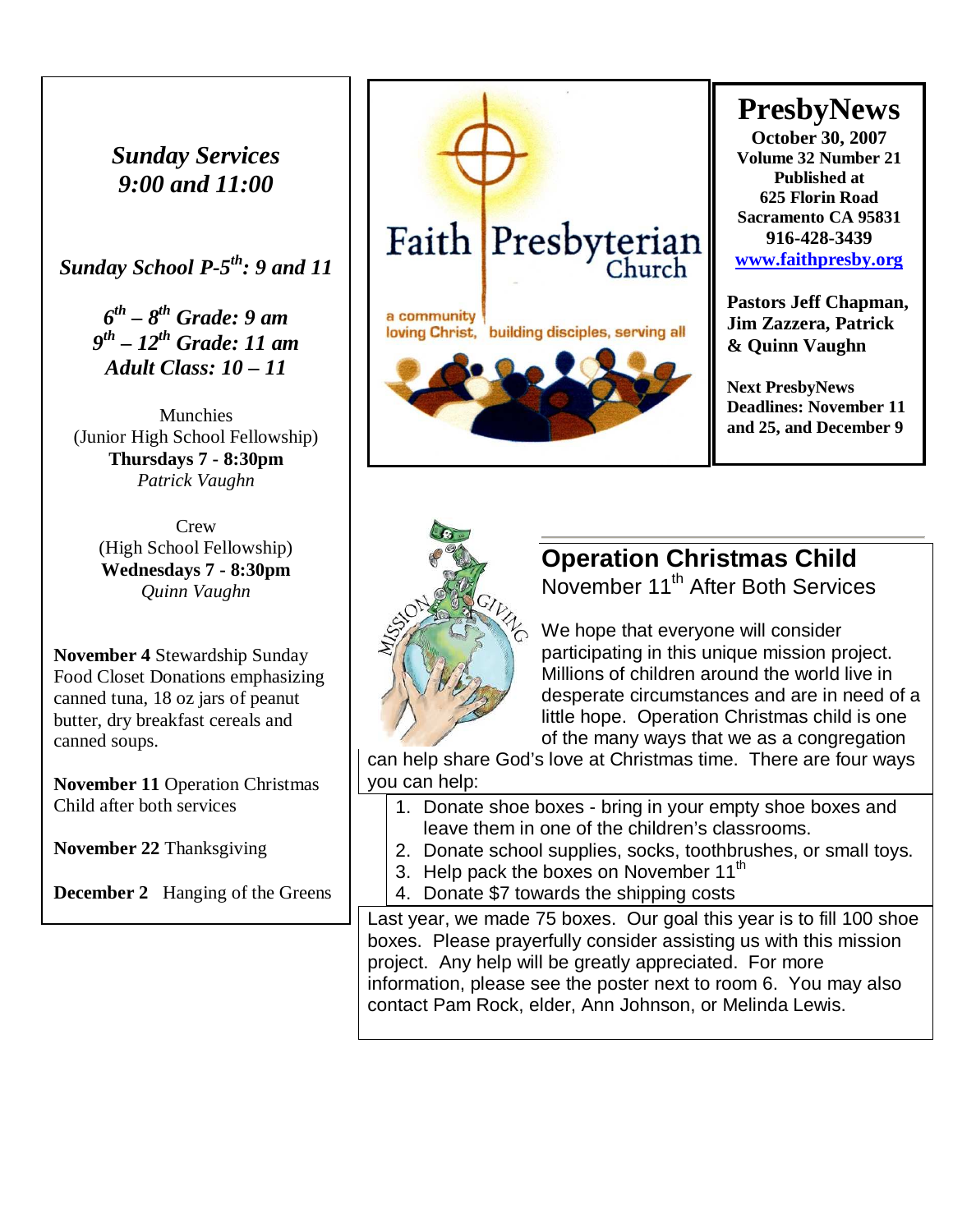

## **What Are Those Elders Up to Now?**

Highlights from October's Session Meeting

The following are some of the decisions which were made this month at Session and some of the areas of ministry which were celebrated. We hope you share in the enthusiasm of

Session in all that God is doing in our midst. As a reminder, Session meetings are held the 2<sup>nd</sup> Monday of each month at 7:00 in the east wing. Unless otherwise determined, they are open meetings and church members are always encouraged to come listen in. We'll even share our snacks!

- **Prayer before Business!** It is the belief of session that our lives, our faith, and our service are directed by the Spirit and so we gather before each session meeting for a time of prayer and contemplation. This focus helps remind us of our purpose as we go into the business of the session meeting.
- **Fall Session Retreat—**On October 5-6, session met together for a time of reflection and planning. Focusing on our mission statement, "A community loving Christ, building disciples, serving all", the following goals were set for 2008:
	- Discover how we, as a community, can discern, communicate and address the needs of all individuals and families here at Faith
	- Become a congregation which is committed and practiced in the discipline of prayer (as individuals and together)
	- Become a congregation which is committed and practiced in the discipline of the personal/individual study of God's Word
	- Discern specific congregation-wide mission emphases which we can commit to for the long term.

As we live our lives together in faith, we will be looking for opportunities to put these goals into action.

- **Instruments Sound and Acoustics** What do these have in common? Session approved the formation of a special committee to address these three issues about our sanctuary. Contact Wally Smith, Chairman, if you are interested in serving.
- **Faith "Wish List"** Session approved the development of a "wish list" that will help identify needs not otherwise funded. Using input from established groups at Faith, the first list will be assembled and approved by Session for publication no later than March of 2008 and will be updated at least twice a year. The list will appear monthly in the PresbyNews and church bulletins. The process for donors to contribute for an item will be finalized and included when the list is disseminated.
- **Giving Tree Recipients Named**  Each year during Advent, we place gifts for the needy in our community under our Christmas "Giving Tree". Wellspring, Crisis Nursery, Clean & Sober were approved for inclusion this year. One additional organization or effort will be finalized in the coming month. Folks also will be encouraged to bring to the Christmas Eve services, jars of peanut butter that will be donated to the SSIP food closet.
- **Master Plan Modification** Session heard a presentation by a subcommittee of the property and maintenance committee that has been working to develop a modified master plan for Faith Church. Session is evaluating the next steps in the life of Faith as we seek to discern how the global vision, as stated in our mission statement, might be enhanced by additional master plan modifications. Watch for future opportunities to share your thoughts when congregational discussions with the session are held.
- **Presbytery Needs Volunteers** There are several committees on the presbytery level that need folks to serve. These include mission support, pastoral support, committee on ministry, the permanent judicial committee, committee on preparation for ministry and the committee on representation. In you are interested in serving; please see Claire Pisor for more information.
- **General Assembly Nominations Sought** the Presbyterian Church (USA) General Assembly will be meeting in June 2008 in San Jose. Clergy and elders are eligible to be nominated as elected delegates to the conclave. Please see Claire Pisor before November 12 if you are interested in representing our presbytery.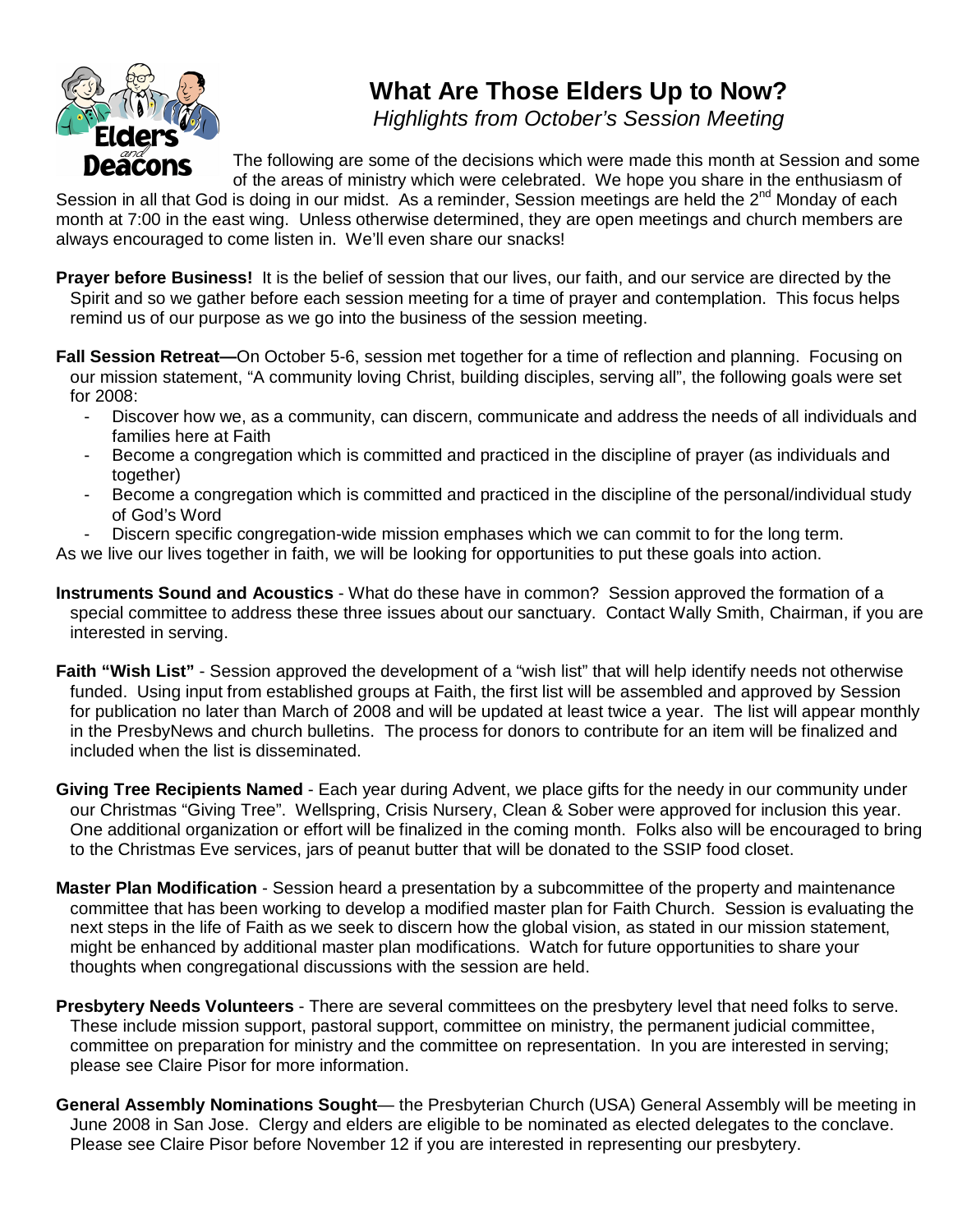# **MUSIC, MUSIC, MUSIC**

Friday, November 2nd, 7:00pm in Faith's sanctuary Come one; come all to the special concert being presented by the combined orchestra and choirs from our neighbor, Kennedy high school. The kids and teaching staff would appreciate your support and attendance, and you will benefit from the great music being presented.

## **It's the flu season**

**Please do not forget your flu shot!** 

**Eat right** 

**Make sure you get your daily dose of fruits and veggies.** 

**Take your vitamins and bump up your vitamin C.** 

**Get plenty of exercise because exercise helps build your immune system.** 

**Walk for at least an hour a day, or go for a swim,**

**Take the stairs instead of the elevator, etc.** 

**Wash your hands often. If you can't wash them, keep a bottle of antibacterial stuff** 

**around.**

**Get lots of fresh air. Open doors & windows whenever possible.** 

**Try to eliminate as much stress from your life as you can.** 

**And, get plenty of rest.** 











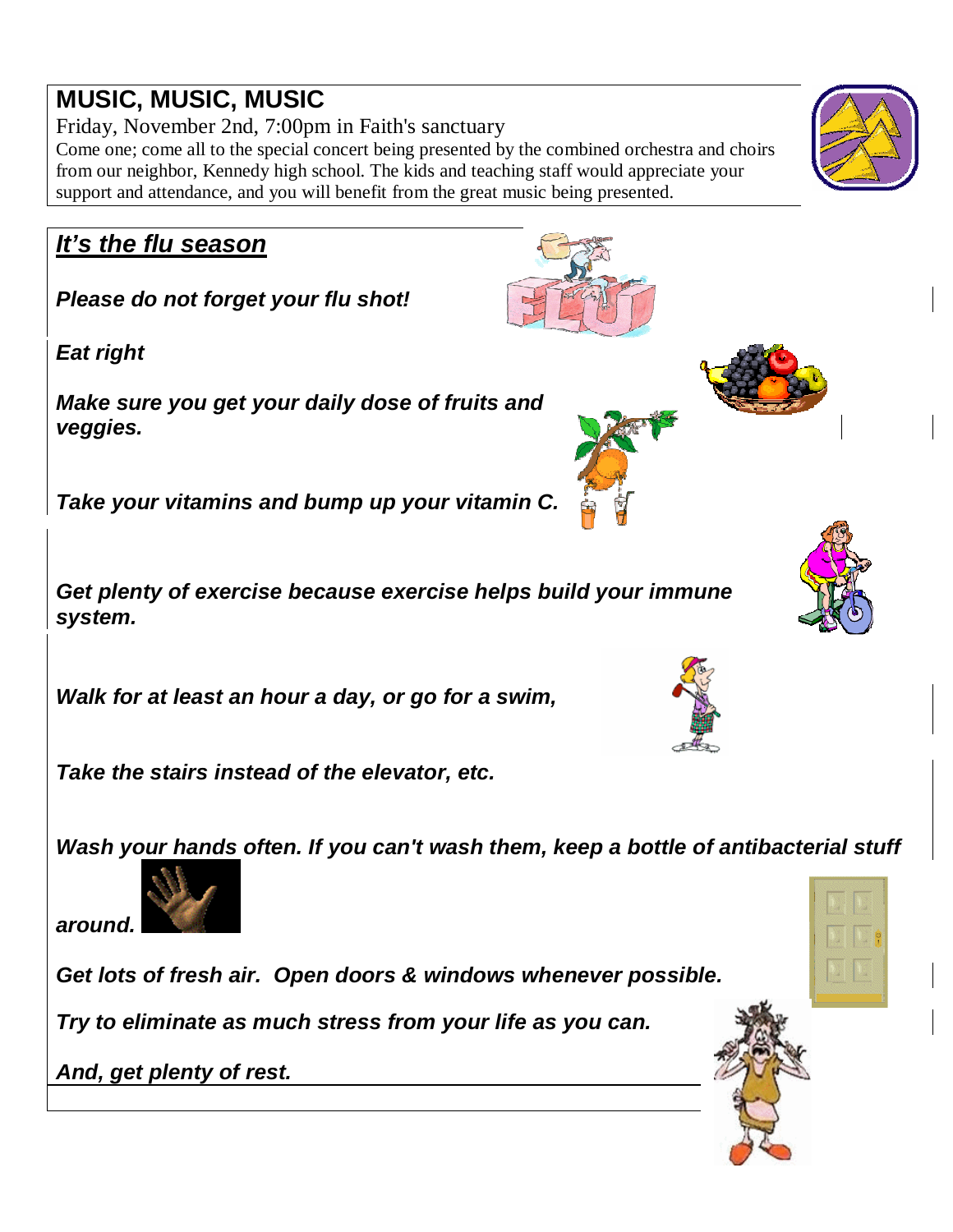#### **Pastor Quinn's Column**



The Fall is growing to be my favorite season of the year with Spring a close second. This Fall the leaves have been particularly intriguing to me. I have always loved Fall leaveson walks I have to pull myself away from crouching down every two feet to inspect or pick up a brilliant leaf just dropped by the tree.

The other day on one such occasion I couldn't help but stop to take in the beauty of my newly acquired Liquid Amber…the ones that grow Red, Purple and Orange in the Fall and drop leaves profusely blanketing the ground below. As I sifted through the leaves and watched others dancing in the Delta Wind I wondered…could trusting the Lord with our lives, dreams and resources be as

beautiful as the trees in the Fall?

The Fall leaf is dieing. Technically the summer ends and autumn comes with shorter and shorter days. In these shorter days there is not enough light to make photosynthesis happen. In short, no photosynthesis (or food making) means no more growth. Basically, the tree's energy making factory shuts down, it turns for food to its reserves stored up during the summer…and the leaves start to glow Red, Purple and Orange. What does a dieing leaf have to do with trust? Maybe it is a long shot but a word spoken by Jeremiah long ago wove itself into my thoughts; *"Blessed are those who trust in the LORD, whose trust is the LORD. They shall be like a tree planted by water, sending out its roots by the stream. It shall not fear when heat comes, and its leaves shall stay green; in the year of drought it is not anxious, and it does not cease to bear fruit."* **Jeremiah 17:7-8** 

A tree whose roots are sunk deep into the stream can live through these seasons. In a sense the tree trusts its Creator and welcomes the season into which it is lead. In the Fall it lets go of what it has produced. In letting go there is a death; the leaf must drop the tree must stand bare and rest.

When I am ushered into a season of letting go of what I have produced it is not pretty. I can put on quite a fit, I ask "Why would God take this from me", I cry, I wonder if what was produced was any good in the first place …it can be down right ugly. But the longer I live and sink my roots deep into the Stream of Life the more I trust the LORD. In due season I will bear fruit (This is why Spring is my second favorite season) - it might not be the fruit I planned, but it is not all about ME producing.

There is beauty in welcoming the season into which we are being lead; even those that call us to let go, stand bare and rest. I invite us all as we walk the paths of our lives to let yourself crouch down as often as necessary to take in the beauty of the season of letting go; trusting the LORD with our lives, dreams and resources. Sometimes you might crouch down because you are winded and wounded, sometimes you might crouch down because there is a brilliant color that catches your eye, sometimes you might crouch down because you aren't ready to let that leaf go…all the while the LORD is with you and trustworthy.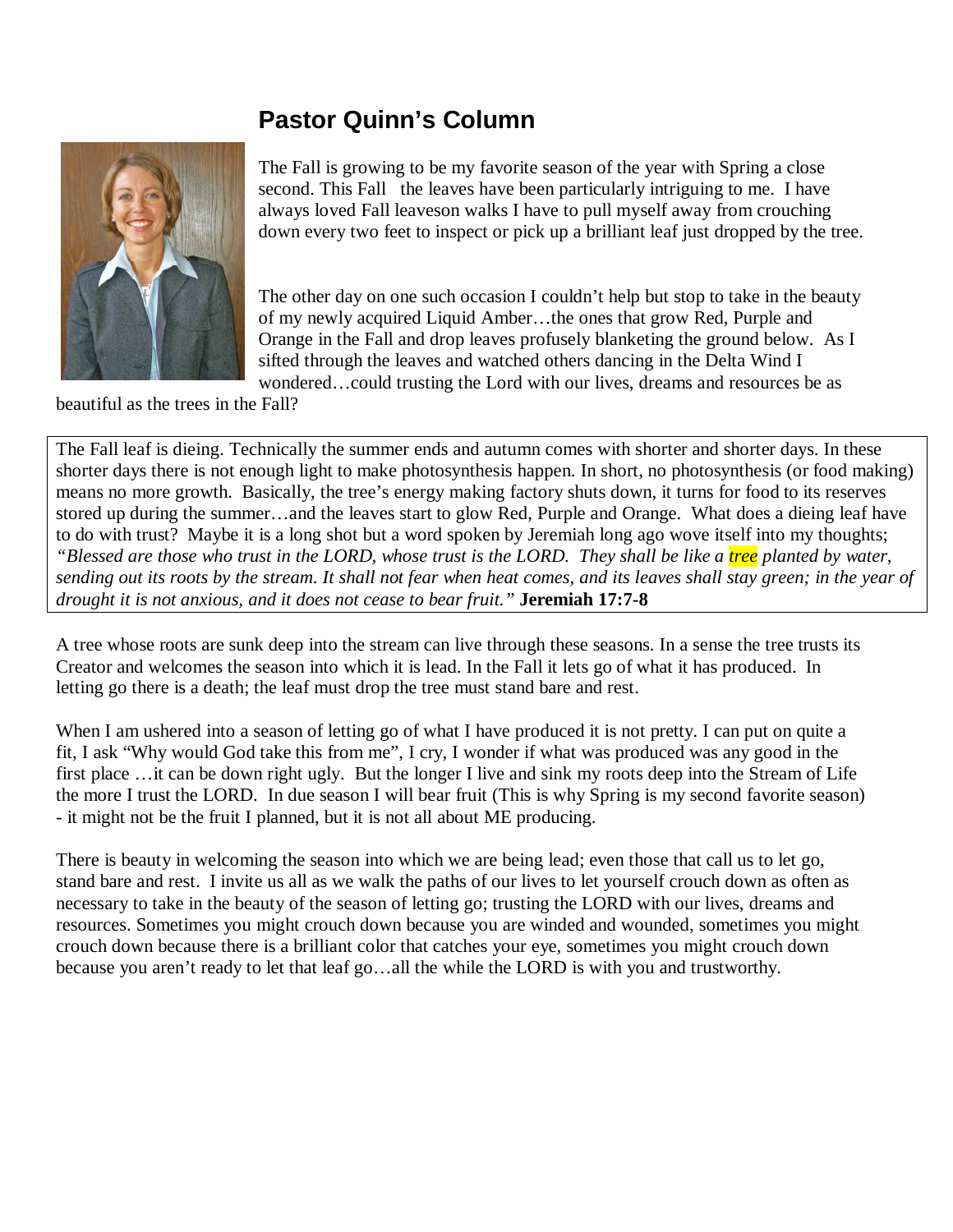#### **The Welcome Center**

## **Kings Games Tickets**

Once again I have Kings tickets for three games this year: Tuesday, November 20 (night before vacation for students) with the Phoenix Suns; Friday, February 8 with the Utah Jazz; and Sunday, April 6 with the Los Angeles Lakers—pretty good games, huh? Tickets are \$25.50 each (the same as last year) and are available on a first come, first paid basis. I have 50 tickets for each game, but I need payment for the tickets as you order them because I have had to put the dollars up front for all the tickets. You can reach me at 428-0311 or bitracy@comcast.net. Please limit yourself to 4 tickets for now but let me know if you would like more. Since the Kings are in the midst of rebuilding, I am not sure about the demand, but I do not have as many as I have had in the past. While I want to make sure as many people go as possible, I also don't want to be left holding tickets.



The Link Hall Welcome Center is proving to be a very convenient and pleasant addition to Faith's mission "to serve all". These folks meet and greet members, outsiders, and

vendors; and answer, or find answers to numerous questions. In addition, they give a hand to Kristi, our office manager, in The processing of various mailings, labeling PresbyNews, and other tasks. This relieves Kristi to do the many tasks associated with her office.

Joyce Hathaway would like to thank Erin Ainsworth, Tyne Allianic, Tanya Anderson, Glenda Arellano, Hope Brandsma, Virgie Cornelius, Margaret Finch, Rhona Hankey, Betty Keller, Mary Masterson, Dick McMillan, Lauri Richardson, and Jan Sperling for operating the Welcome Center. If you would like to join this group, call Joyce Hathaway (391-0249) or Kristi at 428-3439.



# **Change In Ordering Flowers**

The flower ordering procedure for Sunday services is being changed. Usually, you will now be asked to personally order the flowers from a local florist, so you can order the type and cost range you want. We will use the same list for signups.

Several weeks before your turn, you will be reminded of the proper procedure for Flowers This Week ordering flowers, specifying what you want printed in the bulletin for that Sunday and

of the system for paying for the flowers.

Thank you to Pat Beal for all her work these past several years in organizing, and in most cases, arranging flowers. She now has help in reminding persons they have signed up for the flowers on a given Sunday.

Thanks to Susan Potter, Ruth Burkinshaw and others who have agreed to help Pat Beal in the ordering of flowers.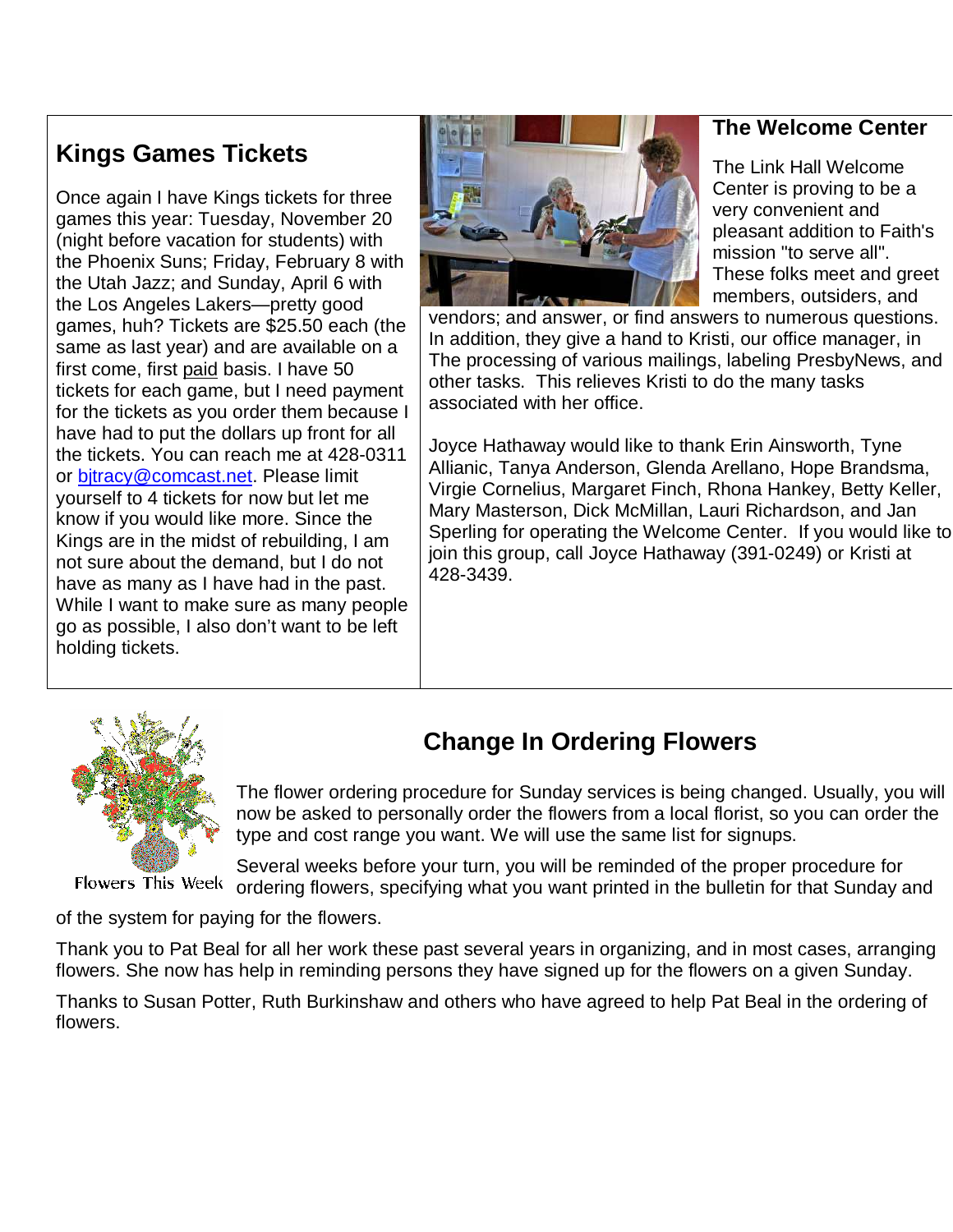## **Poinsettias for Purchase**

Please purchase a poinsettia plant to be used at the Hanging of the Greens Ceremony and displayed in the sanctuary throughout the season leading up to Christmas. The cost is \$7.00 per plant which may be taken home after the



11:00am service on December 23rd. Order yours now so that the church may be decorated in colorful plants during the upcoming weeks. There will be a sign-up sheet in the Narthex after each service. If you have any questions, call Rick Crow at 392-9141.

#### **One Weekend One Life-Changing Experience**

Imagine one weekend when our congregation and community join forces to serve those in need around us. When folks of all ages work together to make a real difference in our community and our world! Be a part of this awesome experience. Be a Compassion Weekend Team Leader!

On Saturday, April 19 and Sunday, April 20, 2008, folks of all ages will join together to participate in 10 to 12 service activities that have been chosen by our congregation. We'll focus on these three broad areas:

- Environment
- Education
- Human Services

Our next step is to recruit Team Leaders to head specific activities. As a Team Leader you'll work with the Compassion Weekend committee to help select specific project activities and sign up Project Leaders and volunteers. Everyone is invited to participate. Imagine what a weekend of Christian Service will be like. Imagine being a part of it! For more information or to sign up, stop at the Compassion Weekend table in the narthex or courtyard, or contact Sue Hooper at 393-2633.



# **Galena Street East's "Holiday Tapestry 2007"**

Friday December  $7<sup>th</sup>$  at 7pm and Saturday December  $8<sup>th</sup>$  at 1pm and 7pm. at Hiram Johnson High School theater, 6879 14<sup>th</sup> Ave. General Admission \$15. Student/Senior \$12.

Please consider making this a Christmas tradition for you, your family and friends. It will be a big show for Austin Whitted and his cousin, Jordan Schulz, as they are performing with the company in preparation for their tour of China for the 2008 Olympics. Please email or call us directly for tickets, 682-5902. We are encouraged to pre-sale tickets this year to raise funds for the Beijing Olympics China tour. Blessings and thank you for your support, Tammi Whitted.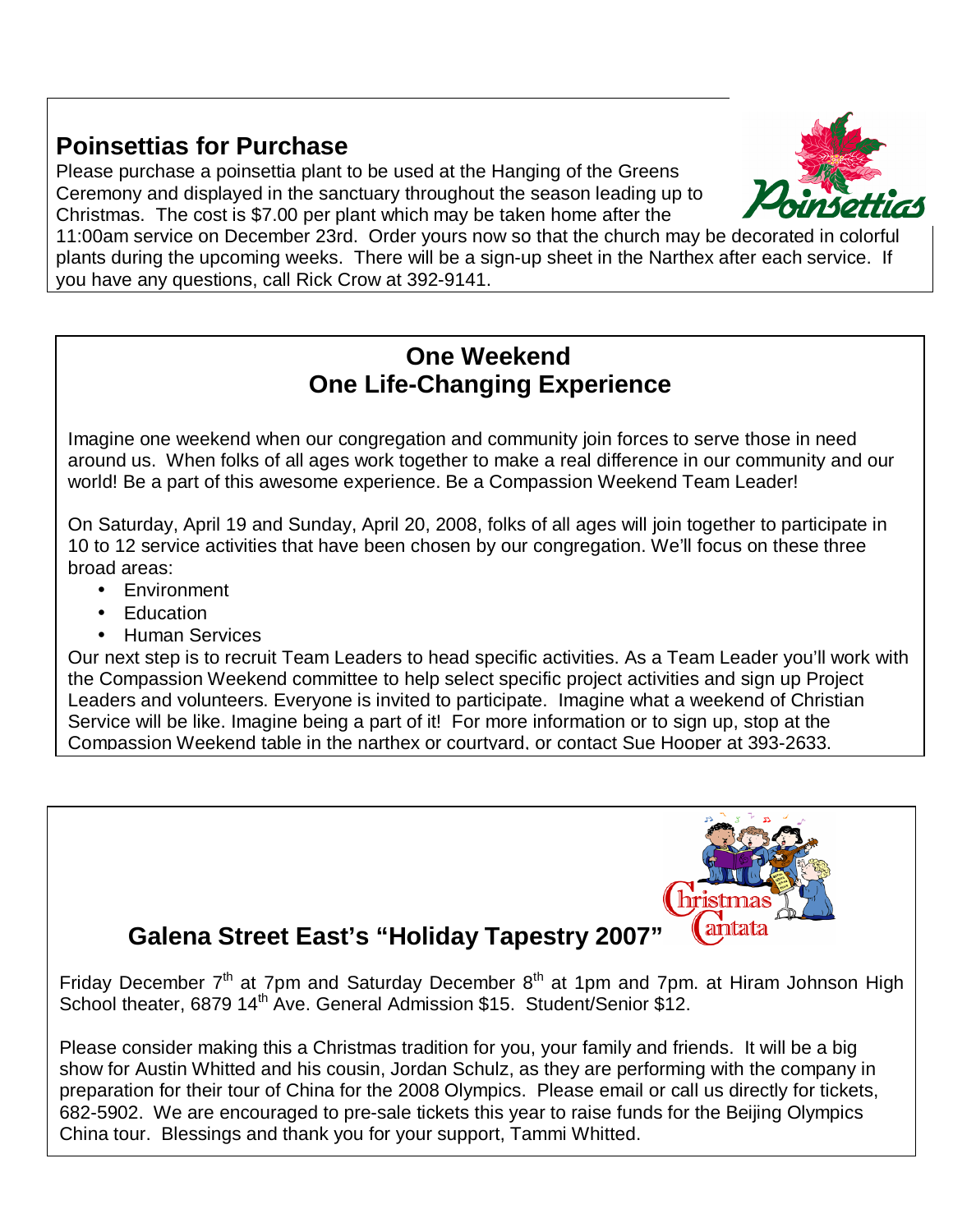#### **"A Child Is Waiting" at Faith World Vision Sponsorship Days are Oct 28th - Nov 4th**

You can make a difference. Today and every day, nearly 30,000 children will die, most from causes such as hunger or treatable illnesses—things that child sponsorship can prevent. By establishing a relationship with a child in need, you can answer God's call to serve the poor. Sponsors demonstrate God's love and transform a child's life by helping remove the obstacles that poverty places in his or her path. Sponsorship changes the life of a child forever, and it can change your life, too!

**Sponsorship changes lives** Child sponsorship transforms a life by providing basic necessities that help a child reach his or her God-given potential. Your gifts will provide access to things like:

- Clean water
- Better nutrition and agricultural assistance
- Basic health care and immunizations
- School fees and materials
- Economic development opportunities

We strive to demonstrate the love of Christ in our work. World Vision cares for the child and also strengthens the family and community to provide for the child's continuing care. In this way, each child is equipped for the fullest life possible—physically, emotionally, and spiritually.



**A faithful partner you can trust** With more than 50 years of experience in

child sponsorship, World Vision cared for 2.6 million children last year through sponsors around the world. World Vision's overhead rate is only 13%—reflecting our commitment to the highest standards of stewardship and responsibility.

**Will you answer a child who is waiting?** You can change a child's life! Visit our sponsorship table on Sunday October 28<sup>th</sup> and November 4th to see photos of individual children who are waiting and hoping to be sponsored.

For further information please contact Donna Touros at 399-8650

## **Notes from Lay Ministry - Seminary Training Fund**

Faith Presbyterian Church has spiritually and financially supported Kimberly Backlund, Cheryl Finch and now Kelsey Ingalls in their quest to become a minister of a Presbyterian Church. Faith has a budget line item for seminary training dollars support that anyone can apply for through Lay Ministry. And, anyone can donate in support of training of future Presbyterian pastors. If you are interested in donating to the Seminary Training Fund, contact the Lay Ministry Elder (Glenda Arellano) or any of Faith's pastors. Your donation can remain anonymous if you so desire. Let's continue to support people in our congregation who hear the voice of our Lord calling them to do God's work. We can support them through our prayers and donations. Thank you for any support you can provide.

In Paul's letter to the Ephesians, he speaks of "the gifts he gave were that some would be apostles, some prophets, some evangelists, some pastors and teachers, to equip the saints for the work of ministry**,** for building up the body of Christ, until all of us come to the unity of the faith and of the knowledge of the Son of God, to maturity, to the measure of the full stature of Christ."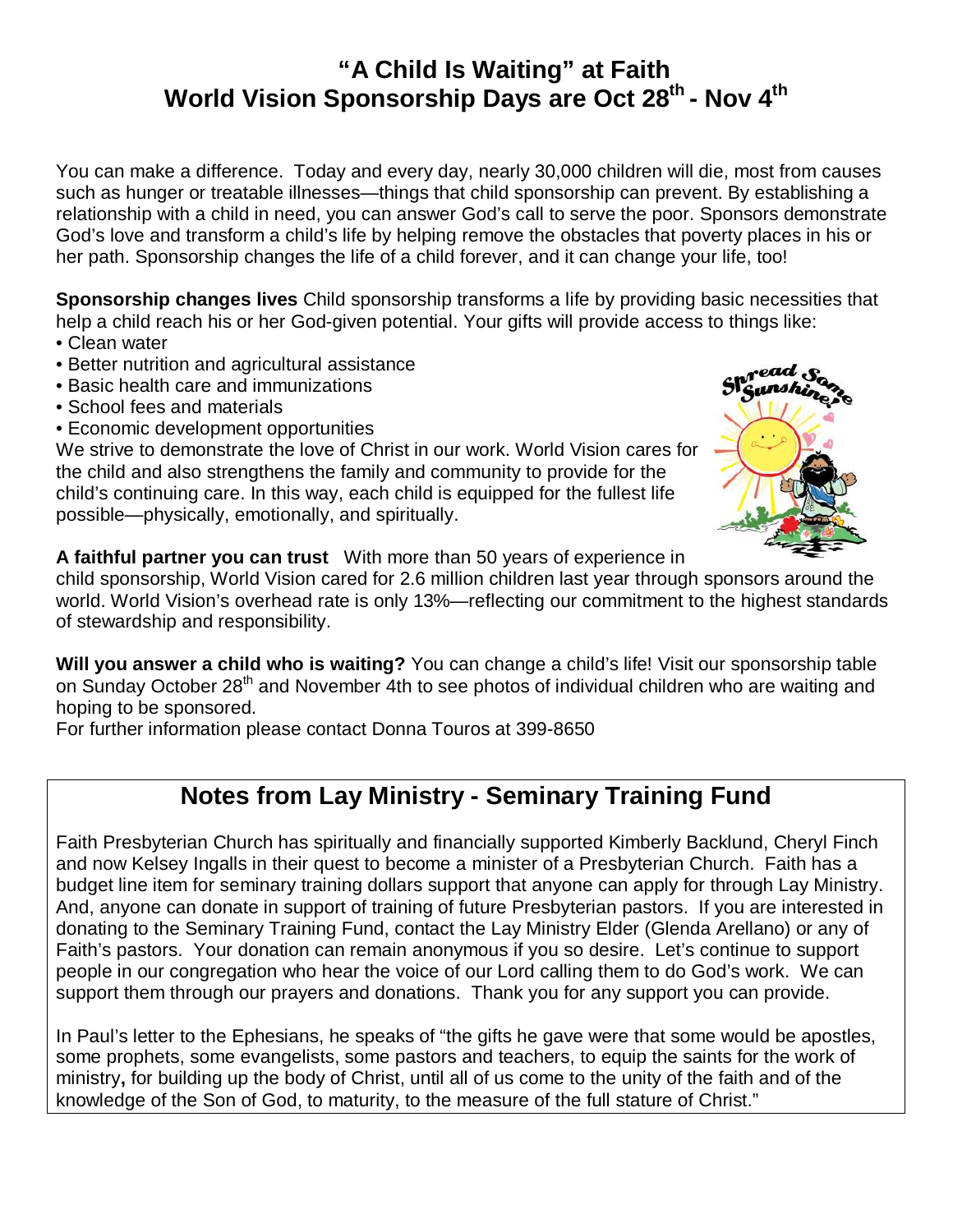## Children's Ministry



A child recently wrote "God, you are my favorite," he then folded up his note and placed it in the offering plate. As the Children's Director, I have the opportunity to learn many great lessons from the children. Over the last few days, I cannot seem to get this child's message out of my head. I sit and wonder how often I truly stop what I am doing and simply praise God for all that he has given to me. For, I have been blessed more than I could ever imagine.

The heavens tell the glory of God. And the skies announce what his hands have made. Day after day they tell the story. Night after night they tell it again… They don't make any sound to be heard. But their message goes out through the world. Psalm 19:1

As all of us prayerfully consider how much we are each going to pledge, I encourage parents to spend some time talking with their children about giving back to God. Last year, a group of children participated in the Stewardship campaign. Our intent was not to increase the overall budget, but rather to teach the children the importance of giving.

This year we are inviting the children to participate again in the Stewardship campaign. Children interested in pledging may pick up a child's pledge card outside one of the classrooms. I want to emphasize that the amount of the pledge is not as important as the act of giving. For young children, giving fifty cents a month is significant. We need to celebrate a child's willingness to give and encourage them at all times. Children that learn to give graciously at a young age tend to carry this important practice with them into adulthood.

I hope that your family will join us this Sunday, Commitment Sunday. May you be surrounded by God's abundant blessings this week and every week.

In Christ, Ms. Melinda

## **It's Time for Flu Shot Clinics**

In recent years, vaccine supply has been spotty. This year the CDC is expecting a record 132 million available doses, 10 million more than last year. The CDC stresses that the flu vaccine is safe, and the myth that you can get the flu from the vaccine is just that ---a myth.

Sears "Drive Thru"—————Nov 6th—10:00--2:00 p.m.

Pannell Center————————Jan 3<sup>rd</sup>—10:00-2:00 p.m. This Clinic is a "Community Flu Clinic" FREE

Cost is \$10.00 for Flu shot. Tetanus and Tetanus with Pertussis Shots will be offered for an additional \$10.00.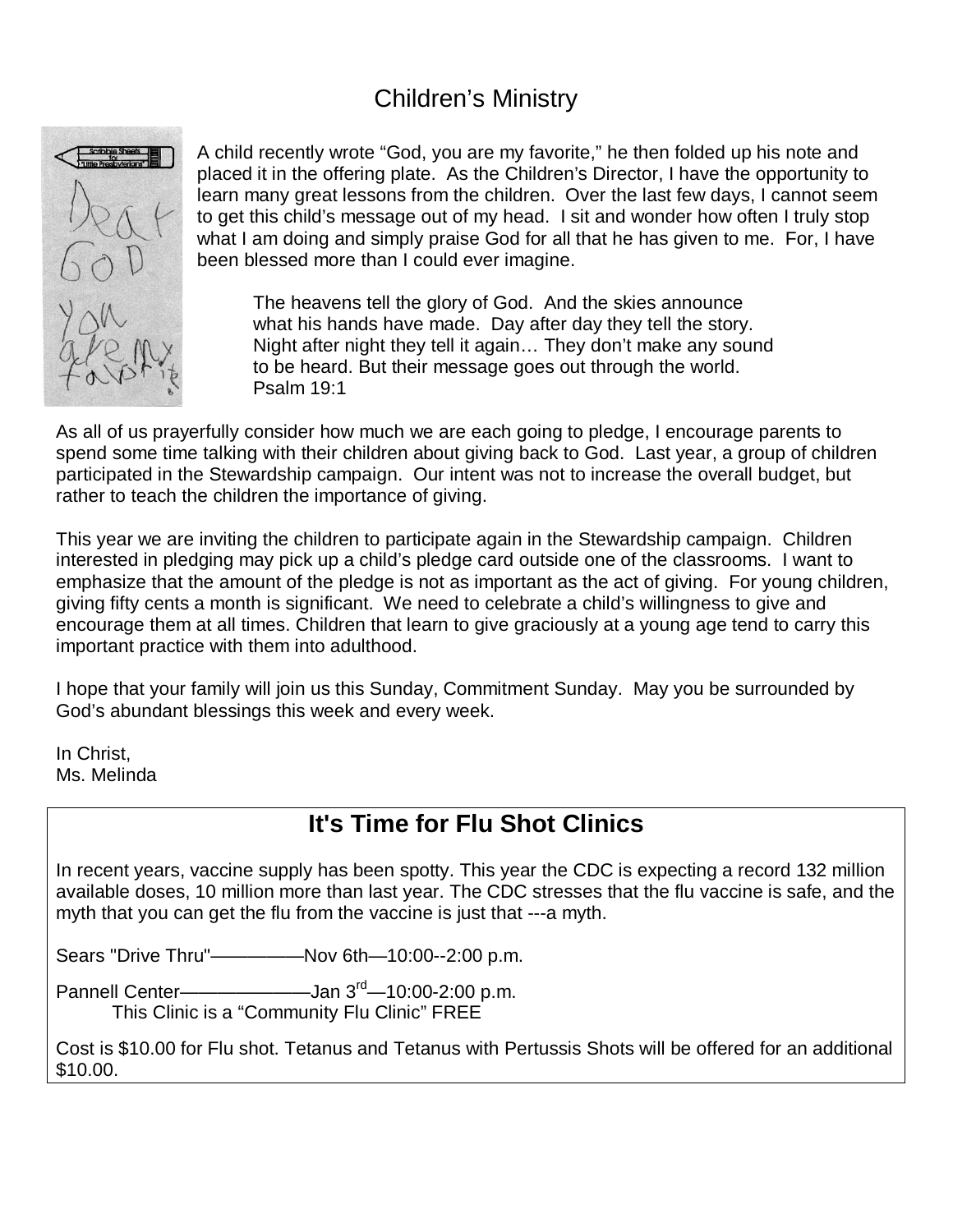## **Music Notes**

#### **Young Faith Singers**

The Young Faith Singers (Children grades 3-8) continue to prepare for the upcoming holiday season. Rehearsals are held on Sundays at 10:15 (between Services) in the Young Faith Singers Room. They are preparing to sing in worship on November 18 and December 16. Our Directors will be Melodie Tactaquin for Sunday, November 18 and Jenny May for December 16. We thank them for their leadership.

I want to encourage all the parents to help their child participate in this special music program.

#### **Christmas Choir – Come join us to celebrate the season**





This year, during the Christmas season, our Chancel Choir welcomes new people who love singing Christmas music, have always wanted to sing a chorus from "Messiah" or who would love to serve in the Ministry of Music but don't have the time to make a long term commitment.

You are invited to join the "Christmas Choir" for December and help share the beauty of the music of our Faith. Rehearsals will begin this Thursday, November 1, from 7:30 – 8:15 pm in the Sanctuary.

If you have any questions, please Betsy Butler at [bbutler@faithpresby.org](mailto:bbutler@faithpresby.org) or leave a phone message at the church.

#### **Thank you**

Thank you for a warm and gracious welcome on my first Sunday, October 14. The Personnel Committee, Chancel Choir, Worship Band and all of you in the congregation truly reflected the welcoming hospitality of Christ. I was touched and honored and am excited to become a part of the ministry of Faith Presbyterian Church. - Betsy

## **Got Leftover Halloween candy?**



Bring it to church and place it in the Food Closet in the Narthex or give it to Betty Park, who will get it to Food Closet for distribution to needy families,

## **Food Closet Needs**

The SSIP Food Closet is in desperate need of cereals, canned tuna, canned vegetables (especially beans), canned meat, and tomato products.

**Food Closet Coordinator Needed** SSIP wants to hire a Food Closet Coordinator who will work 30 hours a week at the Food Closet. The Food Closet is located at Bethany Presbyterian Church, at 24<sup>th</sup> and Fruitridge. Call 421-1017 for a job description and/or send your resume<sup>b</sup> to: Gary Grundman 6929 Franklin Blvd. Sacramento CA 95823